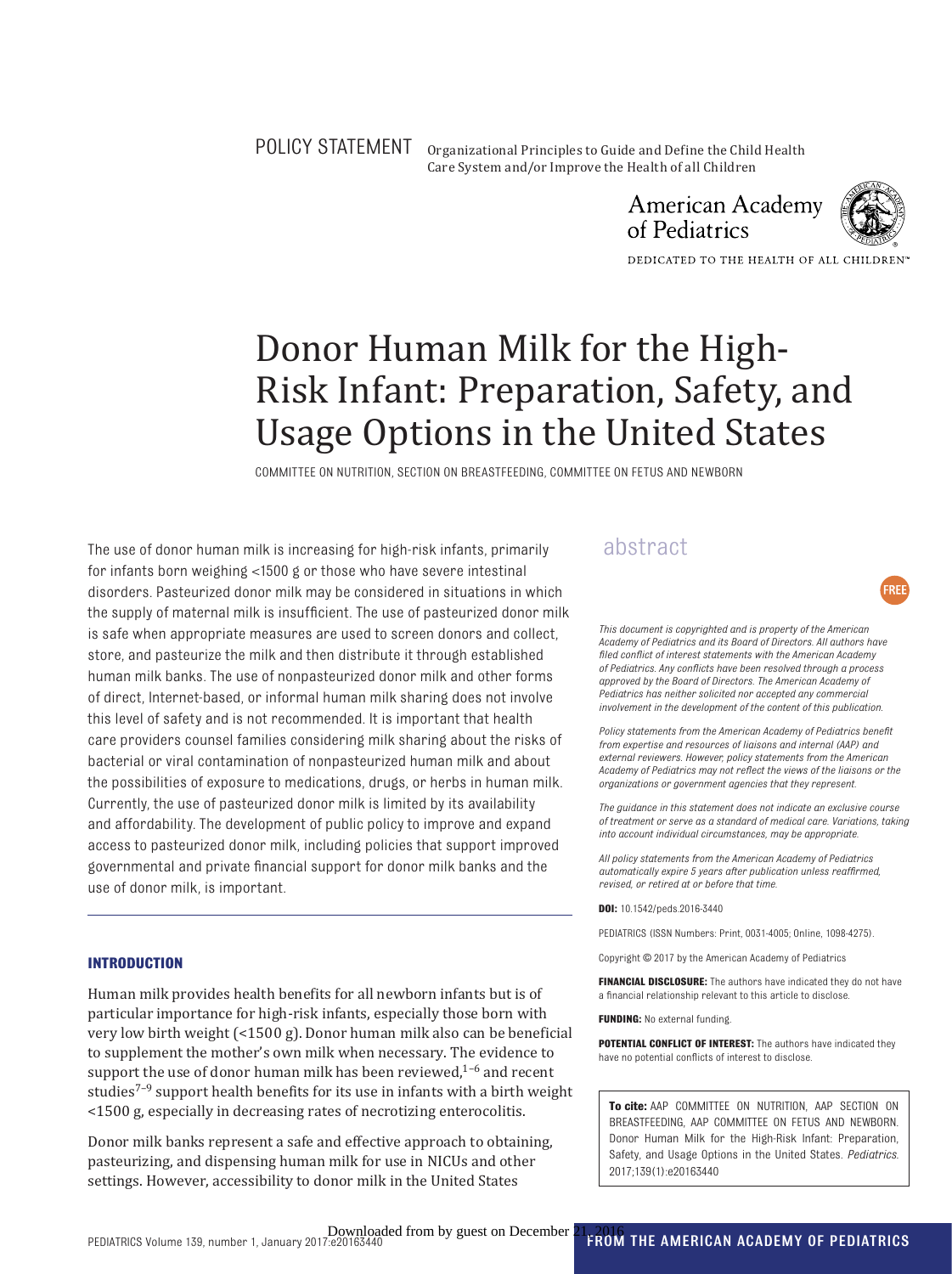continues to be substantially limited in terms of supply, cost, and distribution. Because of these limitations, some parents have chosen to exchange human milk that is not pasteurized or handled by an established milk bank with each other (milk sharing). This report reviews the preparation, safety, and usage options for donor human milk in the United States.

#### **PREPARATION OF DONOR HUMAN MILK, PASTEURIZATION, AND DISTRIBUTION**

The number of human milk banks in the United States is increasing. Currently, there are 20 donor milk banks in the United States and 4 in Canada that pasteurize milk as part of a professional organization for supporters of nonprofit human milk banking, the Human Milk Banking Association of North America (HMBANA); 7 others are in various stages of planning and development (www.hmbana.org). In addition, several commercial (for-profit) human milk banks collect, pasteurize, and distribute donor human milk but are not part of HMBANA.

#### **Donor Human Milk Collection**

HMBANA has established policies for donor human milk collection, as do commercial human milk banks. 10 These have been described in the literature<sup>1,2</sup> and in the policies usually found on the Web sites of the individual milk banks. Guidelines for donors include completion of a health screen, blood serologic testing, and detailed instructions on collecting, storing, and shipping milk.<sup>10</sup> In contrast, direct milk sharing or other forms of milk collection and distribution are extremely variable in the screening of donors and the methods of milk storage and transportation.

#### **Pasteurization**

Several methods may be used to pasteurize donor human milk,

and these have been reviewed extensively.<sup>1,3,11</sup> The Holder pasteurization method uses heating at 62.5°C for 30 minutes and is the primary method used by HMBANA milk banks. One commercial milk bank, Medolac Laboratories (Lake Oswego, OR), uses a different thermal pasteurization system.

#### **Distribution**

In the United States and Canada, most donor milk is distributed by established milk banks to NICUs. Each milk bank and/or processing center has policies, including cost-related guidelines, for this distribution. The distribution of donor milk may be subject to federal or state guidelines in some situations, but at the time of this publication, there are no restrictions on the use of pasteurized donor human milk in any state in the United States.

Frozen donor human milk is distributed by using shipping guidelines established by the milk banks. Receiving hospitals are provided guidance related to temperature and other storage conditions for the milk, and these may be subject to state and local regulations. Hospitals that use frozen donor human milk must have properly regulated freezers and other methods for handling and tracking donor milk.

#### **SAFETY**

Human milk is a biological product; therefore, whether from an infant's own mother or a donor mother, there will always be concerns about contamination. Possible contaminants are infectious agents, including both bacteria and viruses, and contamination with other substances, most notably toxic components in the environment (eg, pesticides, mercury, medications, drugs, or herbs).

Although a detailed description of each of these is beyond the scope of this statement, the processes used in pasteurization of donor human milk are highly effective in removing viral infectious contaminants. 10–14 Human milk banks vary in their approach to bacterial screening of incoming milk, but postpasteurization bacteriologic cultures are performed routinely. Published data<sup>10,11</sup> have revealed a very low or unmeasurable level of infectious contaminants. Families and caregivers may be reassured that, at the time of this publication, there are no reported cases of pasteurized donor human milk causing an infection with hepatitis viruses or HIV and that the likelihood of this type of infection occurring in a neonate given donor human milk is extremely small.

With regard to noninfectious contaminants, although these can be difficult to completely eliminate, the pooling process with donor milk makes it very unlikely that these will represent a significant exposure risk. An exception to this is cow milk protein, which is present in the milk of mothers who include dairy in their diet. The contamination of human milk purchased via the Internet with cow milk (up to a 10% dilution of the human milk) has recently been reported. 15

In contrast, informal direct milk sharing without pasteurization exposes infants to a range of possible risks, including bacterial contamination 16 and viral transmission, including cytomegalovirus, hepatitis viruses, and HIV.<sup>17</sup> Individual screening is performed by some Internetbased groups that organize direct milk sharing, but these are neither consistently applied nor documented. Furthermore, even with serologic blood testing, infectious complications remain a significant risk in unpasteurized milk.

Because direct milk sharing is often arranged by using milk from a single donor mother, other contaminants, such as medications or drugs, may be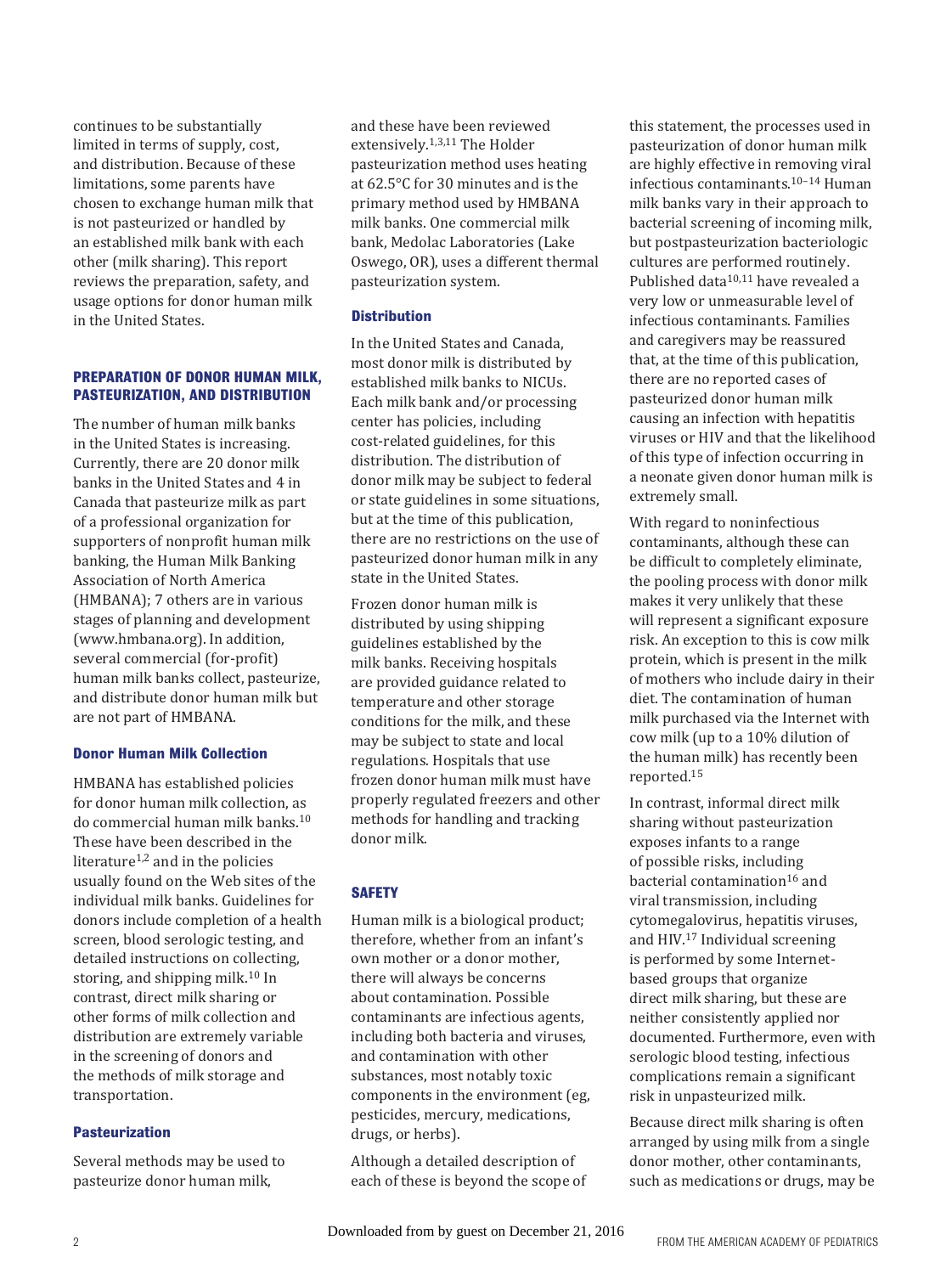a higher risk than with pooled milk products. It is unknown what effects paying women for milk might have on these risks.

#### **Growth Issues**

Early studies in the use of donor human milk for small preterm infants showed relatively slow growth. More recent studies<sup>18-20</sup> showed improved growth outcomes, which may be attributable both to a greater availability of donor milk with higher nutrient content and to widely used strategies for fortifying donor milk. However, these are retrospective cohort studies, and further studies are needed. Strategies for fortifying donor human milk include both commercial human milk–based and cow milk protein–based fortifiers. Both types of fortifiers have been shown to lead to appropriate growth, and the use of donor human milk does not need to be limited on the basis of growth concerns in most high-risk infants. Growth monitoring is always paramount for infants, and human milk fortification is needed for all infants with very low birth weight.

#### **Loss of Nutrients and Antiinflammatory Properties**

The process of pasteurization destroys cells, such neutrophils and stem cells, and affects macronutrients and antiinflammatory factors. In addition, pasteurization can eliminate bacterial strains with probiotic properties. Substantial evidence describing these losses is available. 21–25 Bioactive components of human milk, including lactoferrin and immunoglobulins, are substantially decreased by pasteurization, but there is much less effect on macro- or micronutrients, including vitamins.<sup>22,23</sup> Overall, the benefits of improved feeding tolerance and clinical outcomes support the concept that some nutrient losses of bioactive components should not limit the use of donor human milk or preclude

its pasteurization before use. Donor human milk may have a lower protein and energy content than the milk of mothers of preterm infants, in addition to lost bile salt–dependent lipase activity, which may affect fortification strategies and growth. Alternative sterilization methods to preserve innate bioactive properties and to decrease the cost of preparing donor milk need investigation.

The principal goal for infants with very low birth weight is the provision of the mother's own milk, with donor human milk as a bridge or support while the mother's milk is made available or increasing in volume. It is important to encourage and assist mothers to pump or express and provide their own milk whenever possible and at the maximum volume possible. Although the use of donor human milk has not been shown to decrease the frequency or volume of mother's own milk to NICU patients,  $9,23,26,27$  vigilance and education are needed regarding the superiority of mother's own milk relative to donor human milk.

#### **USAGE**

#### **Infants <1500 g Birth Weight**

The supply of donor human milk currently available in the United States and Canada is less than optimal. Although a goal of providing donor milk to supplement the mother's milk for all preterm infants has been described, $5$  this goal may not be achievable for a period of time; thus, prioritization may be needed for infants weighing <1500 g. Relatively few data are available on whether this would include small for gestational age infants, such as those who are >32 to 33 weeks' postmenstrual age at birth who also weigh <1500 g; but, in general, the primary guide for use is birth weight, not gestational age, in prioritizing donor milk use.

There are no clear guidelines for discontinuing the use of donor human milk in an infant <1500 g birth weight when the volume of mother's milk is not adequate. A range of postmenstrual ages from 32 to 36 weeks is commonly used in the United States, because this range covers the highest risk period for necrotizing enterocolitis. Further research is needed to clarify the optimal timing of discontinuing donor human milk. Breastfeeding should be encouraged during hospitalization for these infants to enhance the likelihood of successful breastfeeding after hospital discharge.<sup>28</sup>

#### **Other Intestinal Diseases**

Fewer data are available regarding the use of donor human milk in other high-risk infants, including infants with abdominal wall defects, such as gastroschisis or omphalocele, and other conditions, such as congenital heart disease. Nonetheless, some infants with these conditions or other neonatal disorders may benefit from donor human milk either because of a direct effect on intestinal growth or improved feeding tolerance.<sup>29</sup> In these cases, payers may expect documentation of intolerance to specialized infant formulas and the medical necessity for donor human milk before providing payment for human milk at home or in the hospital.

#### **Outpatient (Home) Versus Hospital Distribution**

The vast majority of donor human milk distributed from HMBANA milk banks is distributed to hospitals for internal use in NICU patients. However, in some cases, donor human milk may be provided for home use from HMBANA milk banks.<sup>1</sup> In cases of limited supply, health care providers, such as community pediatricians and neonatologists, can work together to establish priority for such use relative to local NICU needs. A pediatrician/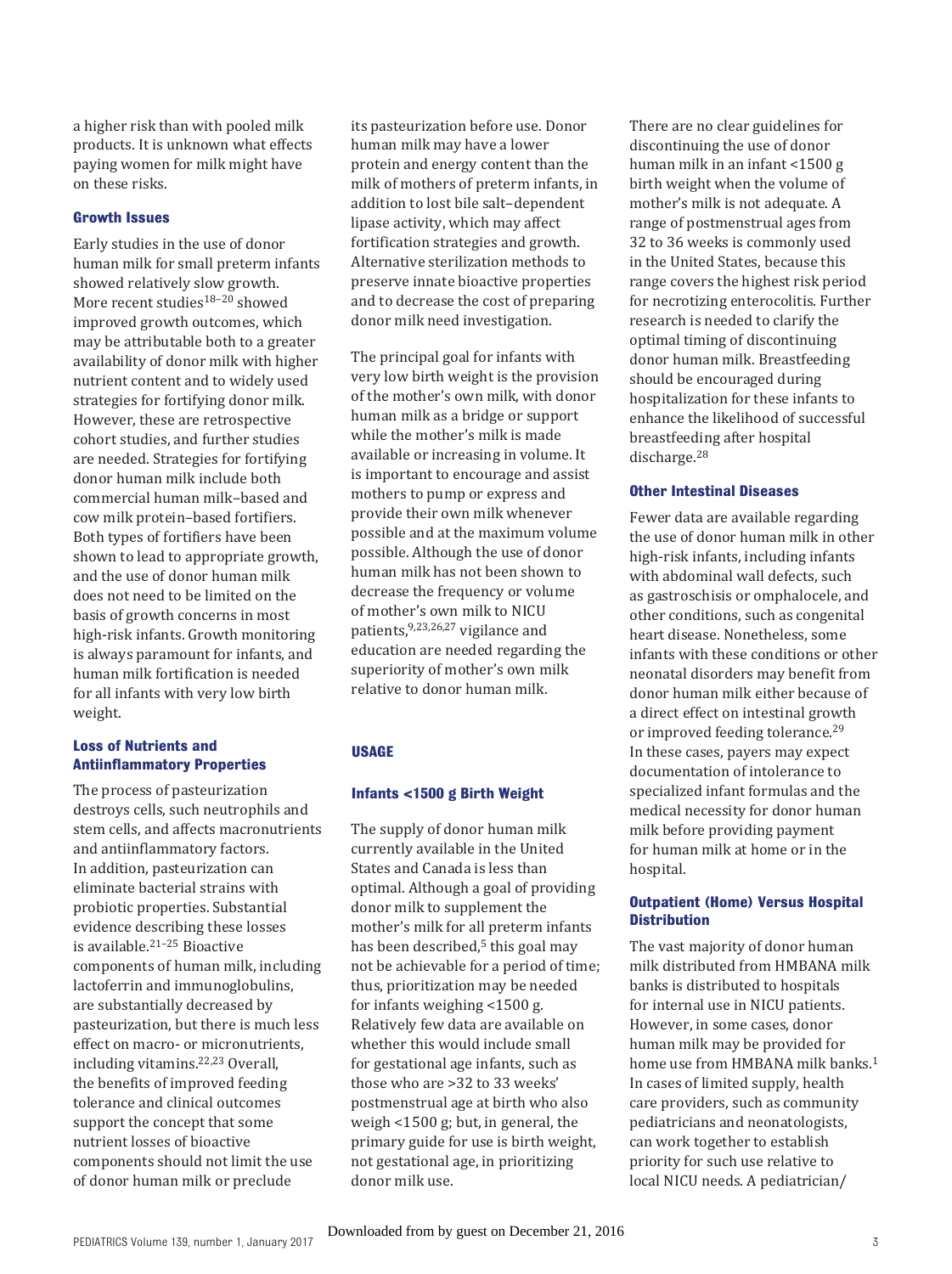neonatal clinician generally will need to be involved in ordering and supervising the use of donor milk in any outpatient setting. Clear documentation as to the reason for the use of donor human milk at home is recommended.

#### **OTHER POLICY ISSUES**

#### **Cost Reimbursement**

A major limitation in the use of donor human milk is the cost of providing this milk to hospitals or to families. Reimbursement for donor milk is inconsistent between states and often between sources of payment. Health care providers can advocate for the development of public and local hospital policies to enhance the availability and affordability of donor human milk on the basis of evidence. Resources from the American Academy of Pediatrics and other groups can also assist those involved in the care of neonates in this discussion.

The use of donor human milk in appropriate high-risk infants is consistent with good health care for these infants. $30,31$  Policies are needed to provide high-risk infants access to donor human milk on the basis of documented medical necessity, not financial status.

#### **Federal and State Regulation of Milk Banks and Donor Milk Sharing**

Legal issues exist regarding the regulation of donor human milk banks on both a state and national level. Federal or state guidelines are needed regarding the preparation, handling, and transfer of human milk as well as the operation of donor human milk banks and would be best accomplished via formal regulation by the US Food and Drug Administration with oversight by the Centers for Disease Control and **Prevention** 

Families of high-risk infants should be fully informed about the current state of research regarding the benefits of using human milk to decrease the risks of complications such as necrotizing enterocolitis. This discussion may include appropriate warnings about risks related to infectious complications when human milk is shared or distributed outside of established milk banks. Neonatologists and other health care providers should advocate for policies of full disclosure of the risks and benefits related to direct or informal milk sharing without pasteurization. Hospitals should develop standards such that all human milk given to infants meets appropriate standards for preparation and distribution and that pasteurization of all donor human milk occurs.

#### **SUMMARY OF KEY POINTS**

- 1. Although a mother's own milk is always preferred, donor human milk may be used for high-risk infants when the mother's milk is not available or the mother cannot provide milk. Priority should be given to providing donor human milk to infants <1500 g birth weight.
- 2. Human milk donors should be identified and screened by using methods such as those currently used by HMBANA milk banks or other established commercial milk banks.
- 3. Donor milk should be pasteurized according to accepted standards. Postpasteurization testing should be performed according to internal quality-control guidelines.
- 4. Health care providers should discourage families from direct human milk sharing or purchasing human milk from the Internet because of the increased risks of bacterial or viral contamination of nonpasteurized milk and the possibility of exposure to medications, drugs, or other

substances, including cow milk protein.

5. The use of donor human milk in appropriate high-risk infants should not be limited by an individual's ability to pay. Policies are needed to provide high-risk infants access to donor human milk on the basis of documented medical necessity, not financial status.

#### **LEAD AUTHORS**

Steven A. Abrams, MD, FAAP Susan Landers, MD, FAAP Lawrence M. Noble, MD, FAAP Brenda B. Poindexter, MD, FAAP

#### **COMMITTEE ON NUTRITION, 2015–2016**

Stephen Daniels, MD, PhD, FAAP, Chairperson Mark Corkins, MD, FAAP Sarah de Ferranti, MD, FAAP Neville H. Golden, MD, FAAP Jae H. Kim, MD, PhD, FAAP Sheela N. Magge, MD, MSCE, FAAP Sarah Jane Schwarzenberg, MD, FAAP

#### **LIAISONS**

Carrie L. Assar, PharmD, MS – *Food and Drug Administration* Jeff Critch, MD – *Canadian Pediatric Society* Van Hubbard, MD, PhD – *National Institutes of Health* Kelley Scanlon, PhD – *Centers for Disease Control and Prevention* Valery Soto, MS, RD, LD – *US Department of Agriculture*

#### **STAFF**

Debra Burrowes, MHA

#### **SECTION ON BREASTFEEDING EXECUTIVE COMMITTEE, 2015–2016**

Joan Younger Meek, MD, MS, RD, FAAP, Chairperson Margreete G. Johnston, MD, MPH, FAAP Mary Ellen O'Connor, MD, MPH, FAAP Lisa M. Stellwagen, MD, FAAP Jennifer Peelen Thomas, MD, MPH, FAAP Julie L. Ware, MD, FAAP Richard J. Schanler, MD, FAAP, Immediate Past Chair

#### **STAFF**

Ngozi Onyema-Melton, MPH

#### **COMMITTEE ON FETUS AND NEWBORN, 2015–2016**

Kristi L. Watterberg, MD, FAAP, Chairperson Susan Wright Aucott, MD, FAAP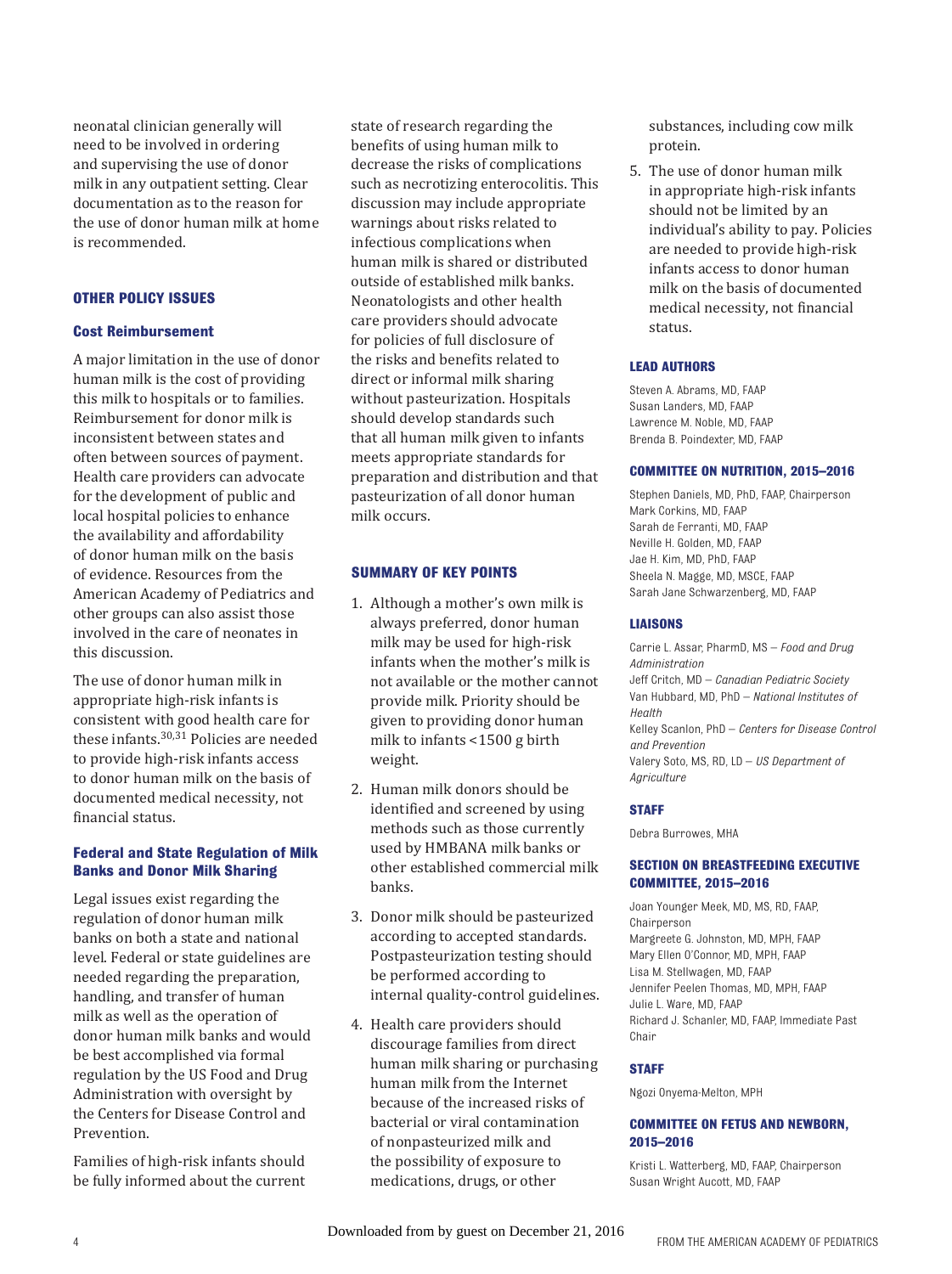William E. Benitz, MD, FAAP James J. Cummings, MD, FAAP Eric C. Eichenwald, MD, FAAP Jay P. Goldsmith, MD, FAAP Brenda B. Poindexter, MD, MS, FAAP Karen M. Puopolo, MD, PhD, FAAP Dan L. Stewart, MD, FAAP

#### **LIAISONS**

Erin L. Keels, APRN, MS, NNP – *National Association of Neonatal Nurses* Thierry Lacaze, MD – *Canadian Pediatric Society* Maria A. Mascola – *American College of Obstetricians and Gynecologists* Tonse N.K. Raju, MD, FAAP – *National Institutes of Health*

#### **STAFF**

Jim R. Couto, MA

#### **ABBREVIATION**

HMBANA: Human Milk Banking Association of North America

#### **REFERENCES**

- 1. Landers S, Hartmann BT. Donor human milk banking and the emergence of milk sharing. *Pediatr Clin North Am*. 2013;60(1):247–260
- 2. Arslanoglu S, Ziegler EE, Moro GE; World Association of Perinatal Medicine Working Group on Nutrition. Donor human milk in preterm infant feeding: evidence and recommendations. *J Perinat Med*. 2010;38(4):347–351
- 3. Arslanoglu S, Corpeleijn W, Moro G, et al; ESPGHAN Committee on Nutrition. Donor human milk for preterm infants: current evidence and research directions. *J Pediatr Gastroenterol Nutr*. 2013;57(4):535–542
- 4. Bertino E, Giuliani F, Baricco M, et al. Benefits of donor milk in the feeding of preterm infants. *Early Hum Dev*. 2013;89(suppl 2):S3–S6
- 5. Quigley M, McGuire W. Formula versus donor breast milk for feeding preterm or low birth weight infants. *Cochrane Database Syst Rev*. 2014;4:CD002971
- 6. Section on Breastfeeding. Breastfeeding and the use of human milk. *Pediatrics*. 2012;129(3). Available

at: www. pediatrics. org/ cgi/ content/ full/129/3/e827

- 7. Sullivan S, Schanler RJ, Kim JH, et al. An exclusively human milk-based diet is associated with a lower rate of necrotizing enterocolitis than a diet of human milk and bovine milk-based products. *J Pediatr*. 2010;156(4): 562–7.e1
- 8. Cristofalo EA, Schanler RJ, Blanco CL, et al. Randomized trial of exclusive human milk versus preterm formula diets in extremely premature infants. *J Pediatr*. 2013;163(6):1592–1595, e1
- 9. Kantorowska A, Wei JC, Cohen RS, Lawrence RA, Gould JB, Lee HC. Impact of donor milk availability on breast milk use and necrotizing enterocolitis rates. *Pediatrics*. 2016;137(3):e20153123
- 10. Human Milk Banking Association of North America. *Guidelines for Establishment and Operation of a Donor Human Milk Bank*. 16th ed. Fort Worth, TX: Human Milk Banking Association of North America; 2011
- 11. Czank C, Prime DK, Hartmann B, Simmer K, Hartmann PE. Retention of the immunological proteins of pasteurized human milk in relation to pasteurizer design and practice. *Pediatr Res*. 2009;66(4):374–379
- 12. Landers S, Updegrove K. Bacteriological screening of donor human milk before and after Holder pasteurization. *Breastfeed Med*. 2010;5(3):117–121
- 13. Terpstra FG, Rechtman DJ, Lee ML, et al. Antimicrobial and antiviral effect of high-temperature short-time (HTST) pasteurization applied to human milk. *Breastfeed Med*. 2007;2(1):27–33
- 14. de Segura AG, Escuder D, Montilla A, et al. Heating-induced bacteriological and biochemical modifications in human donor milk after holder pasteurisation. *J Pediatr Gastroenterol Nutr*. 2012;54(2):197–203
- 15. Keim SA, Kulkarni MM, McNamara K, et al. Cow's milk contamination of human milk purchased via the Internet. *Pediatrics*. 2015;135(5). Available at: www.pediatrics.org/cgi/ content/full/135/5/e1157
- 16. Keim SA, Hogan JS, McNamara KA, et al. Microbial contamination of

human milk purchased via the Internet. *Pediatrics*. 2013;132(5). Available at: www.pediatrics.org/cgi/ content/full/132/5/e1227

- 17. Lindemann PC, Foshaugen I, Lindemann R. Characteristics of breast milk and serology of women donating breast milk to a milk bank. *Arch Dis Child Fetal Neonatal Ed*. 2004;89(5):F440–F441
- 18. Colaizy TT, Carlson S, Saftlas AF, Morriss FH Jr. Growth in VLBW infants fed predominantly fortified maternal and donor human milk diets: a retrospective cohort study. *BMC Pediatr*. 2012;12:124–133
- 19. Rochow N, Fusch G, Choi A, et al. Target fortification of breast milk with fat, protein, and carbohydrates for preterm infants. *J Pediatr*. 2013;163(4):1001–1007
- 20. Hair AB, Hawthorne KM, Chetta KE, Abrams SA. Human milk feeding supports adequate growth in infants ≤ 1250 grams birth weight. *BMC Res Notes*. 2013;6:459–467
- 21. García-Lara NR, Vieco DE, De la Cruz-Bértolo J, Lora-Pablos D, Velasco NU, Pallás-Alonso CR. Effect of Holder pasteurization and frozen storage on macronutrients and energy content of breast milk. *J Pediatr Gastroenterol Nutr*. 2013;57(3):377–382
- 22. García-Lara NR, Escuder-Vieco D, García-Algar O, De la Cruz J, Lora D, Pallás-Alonso C. Effect of freezing time on macronutrients and energy content of breastmilk. *Breastfeed Med*. 2012;7(4):295–301
- 23. Silvestre D, Miranda M, Muriach M, Almansa I, Jareño E, Romero FJ. Antioxidant capacity of human milk: effect of thermal conditions for the pasteurization. *Acta Paediatr*. 2008;97(8):1070–1074
- 24. Wada Y, Lönnerdal B. Bioactive peptides released from in vitro digestion of human milk with or without pasteurization. *Pediatr Res*. 2015;77(4):546–553
- 25. Coscia A, Peila C, Bertino E, et al. Effect of Holder pasteurisation on human milk glycosaminoglycans. *J Pediatr Gastroenterol Nutr*. 2015;60(1):127–130
- 26. Delfosse NM, Ward L, Lagomarcino AJ, et al. Donor human milk largely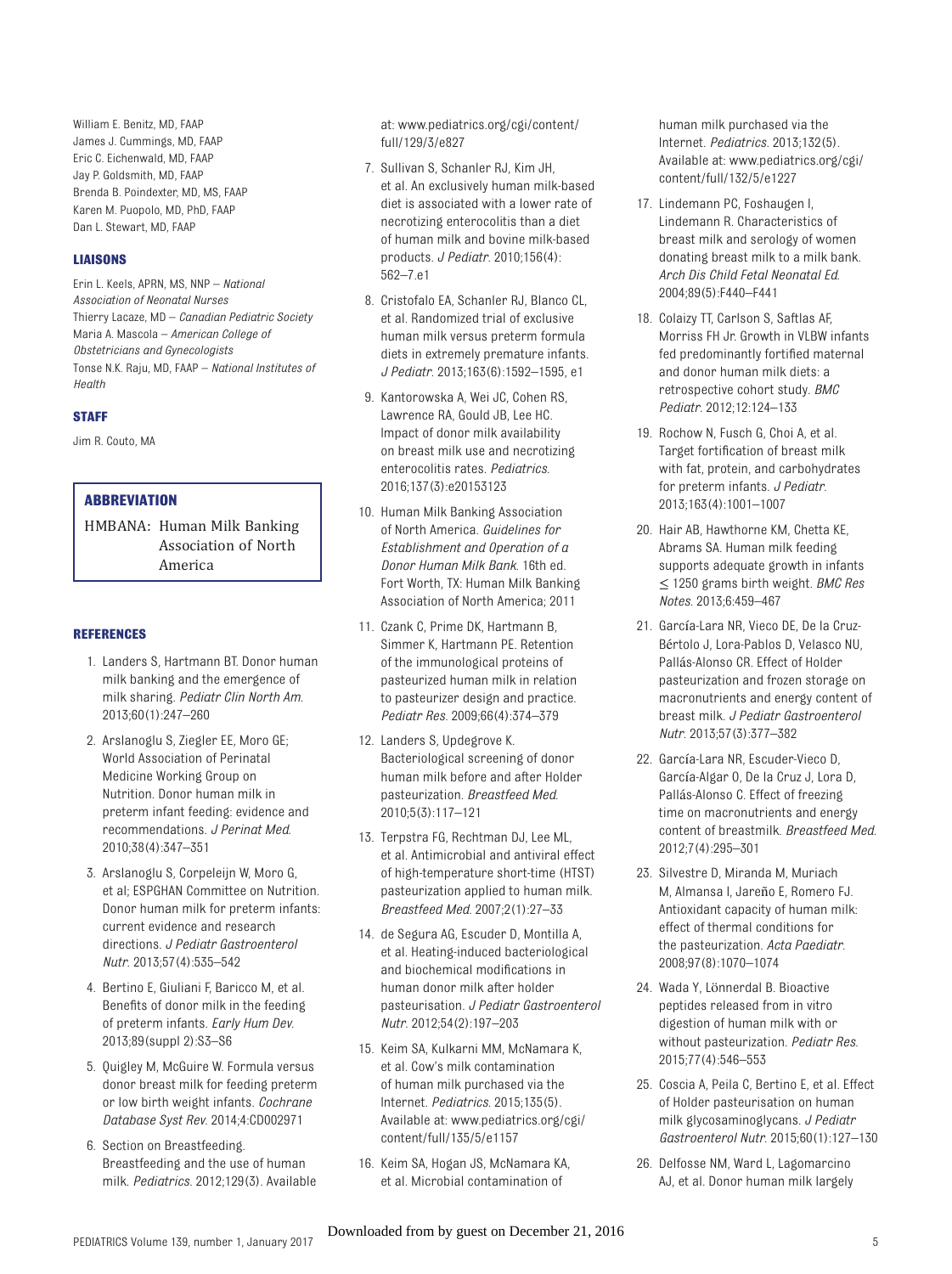replaces formula-feeding of preterm infants in two urban hospitals. *J Perinatol*. 2013;33(6):446–451

- 27. Arslanoglu S, Moro GE, Bellù R, et al. Presence of human milk bank is associated with elevated rate of exclusive breastfeeding in VLBW infants. *J Perinat Med*. 2013;41(2):129–131
- 28. Meier PP, Engstrom JL, Patel AL, Jegier BJ, Bruns NE. Improving the use of human milk during and after the NICU stay. *Clin Perinatol*. 2010;37(1):217–245
- 29. Kohler JA Sr, Perkins AM, Bass WT. Human milk versus formula after gastroschisis repair: effects on time to full feeds and time to discharge. *J Perinatol*. 2013;33(8):627–630
- 30. Parker MG, Barrero-Castillero A, Corwin BK, Kavanagh PL, Belfort MB, Wang CJ. Pasteurized human donor milk use among US level 3 neonatal intensive care units. *J Hum Lact*. 2013;29(3):381–389
- 31. Perrine CG, Scanlon KS. Prevalence of use of human milk in US advanced care neonatal units. *Pediatrics*. 2013;131(6):1066–1071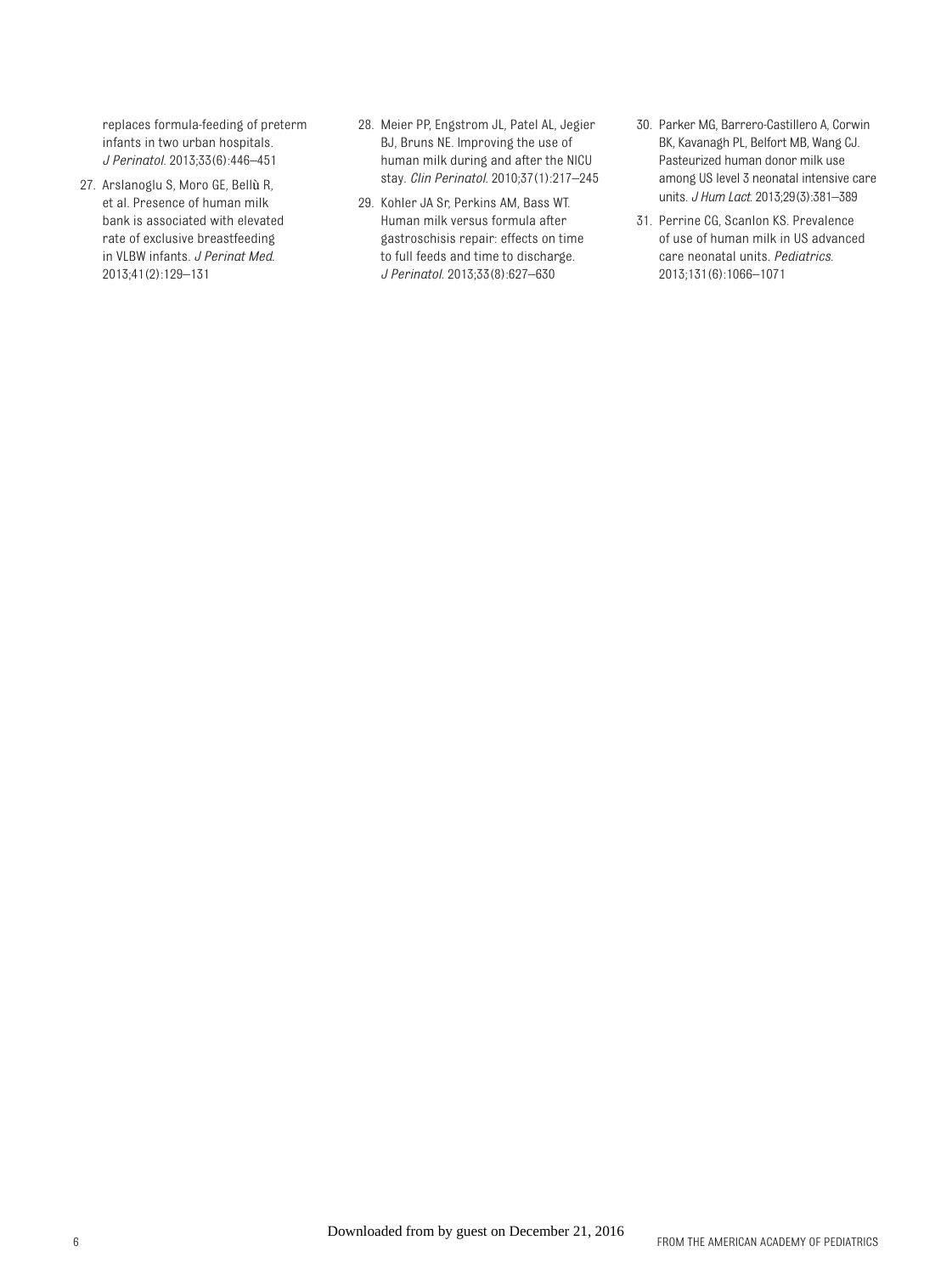### **Options in the United States Donor Human Milk for the High-Risk Infant: Preparation, Safety, and Usage**

COMMITTEE ON FETUS AND NEWBORN COMMITTEE ON NUTRITION, SECTION ON BREASTFEEDING and

DOI: 10.1542/peds.2016-3440 *Pediatrics*; originally published online December 19, 2016;

| <b>Updated Information &amp;</b><br><b>Services</b> | including high resolution figures, can be found at:<br>/content/early/2016/12/15/peds.2016-3440.full.html                                                                                                       |
|-----------------------------------------------------|-----------------------------------------------------------------------------------------------------------------------------------------------------------------------------------------------------------------|
| <b>References</b>                                   | This article cites 30 articles, 7 of which can be accessed free<br>at:<br>/content/early/2016/12/15/peds.2016-3440.full.html#ref-list-1                                                                         |
| <b>Subspecialty Collections</b>                     | This article, along with others on similar topics, appears in<br>the following collection(s):<br><b>Nutrition</b><br>/cgi/collection/nutrition_sub<br><b>Breastfeeding</b><br>/cgi/collection/breastfeeding_sub |
| <b>Permissions &amp; Licensing</b>                  | Information about reproducing this article in parts (figures,<br>tables) or in its entirety can be found online at:<br>/site/misc/Permissions.xhtml                                                             |
| <b>Reprints</b>                                     | Information about ordering reprints can be found online:<br>/site/misc/reprints.xhtml                                                                                                                           |

rights reserved. Print ISSN: 0031-4005. Online ISSN: 1098-4275. Grove Village, Illinois, 60007. Copyright  $\ddot{\odot}$  2016 by the American Academy of Pediatrics. All and trademarked by the American Academy of Pediatrics, 141 Northwest Point Boulevard, Elk publication, it has been published continuously since 1948. PEDIATRICS is owned, published, PEDIATRICS is the official journal of the American Academy of Pediatrics. A monthly





DEDICATED TO THE HEALTH OF ALL CHILDREN™